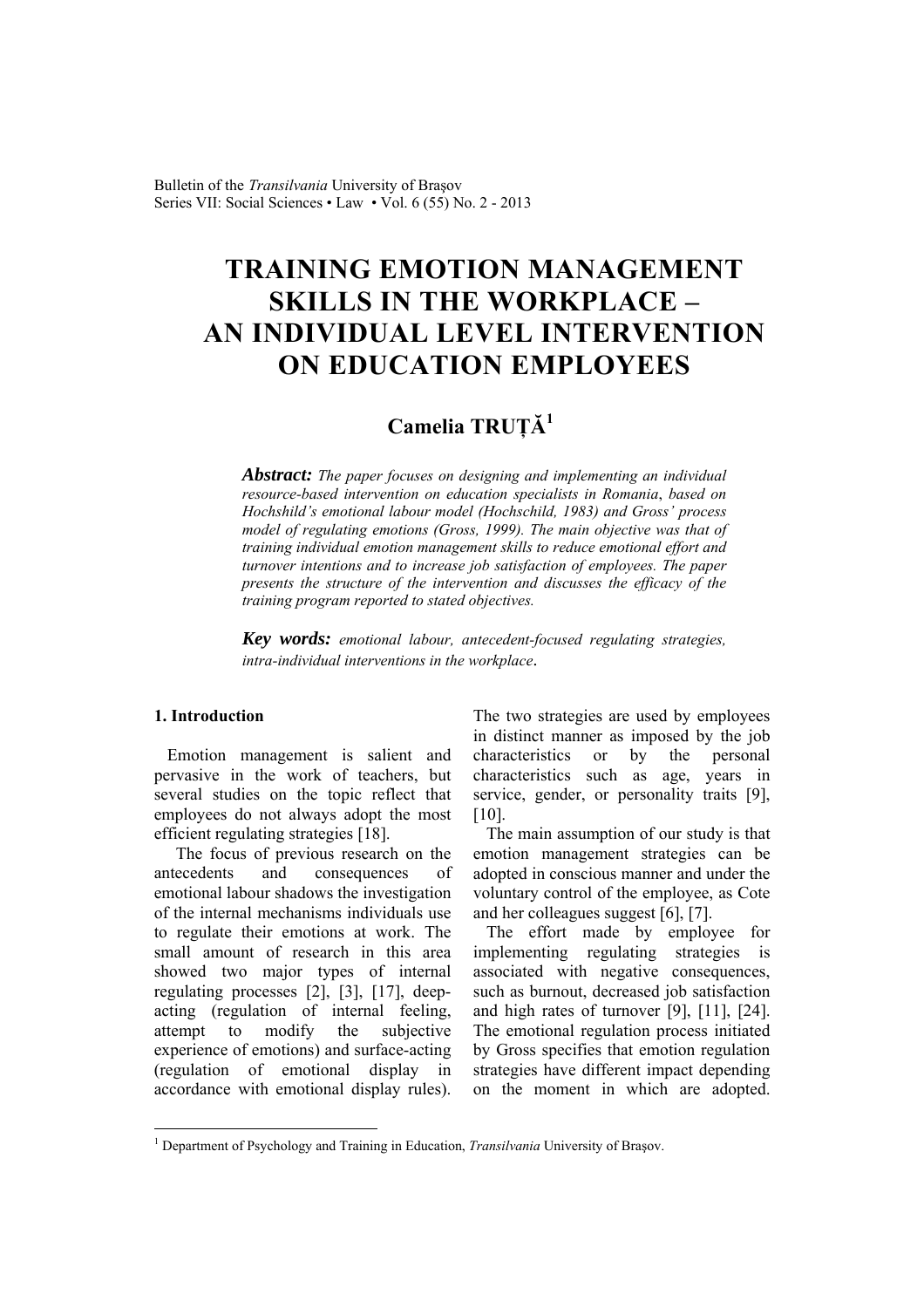Deep-acting, conceptualized by Gross as antecedent-focused strategies, are less costly and more efficient than surfaceacting, or response-focused strategies [1], [13] Also, the model suggests that the strategies can be automatic, without voluntary control [14].

In educational area, Gross's model is largely applicable. Emotional regulation is salient and prominent for education employee, as many qualitative studies show. Sutton [21], [22], for instance, interviewed teachers who spontaneously spoke about their acts in regulating anger. Most of the teachers have tried to consciously regulate negative emotions and, in a smaller amount, positive emotions like joy or enthusiasm.

The main objective for designing and implementing the present study was that of training individual emotion management skills to reduce emotional effort and turnover intentions and to increase job satisfaction of employees. Both the participants and the organizations benefit from such interventions as the individual/organizational costs and resources involved by performing emotional labour at work can be decreases.

The intervention program involves training and practice of antecedent-focused strategies (deep-acting), which are considered to have less negative consequences when compared with other types of strategies [2], [10]. The diminished impact is explained by the fact that these strategies involve less cognitive resources and can become automatic.

Nowadays there are few studies regarding training of emotional skills in employees. This topic is one of interest for practitioners and less for academicians. The few existing studies approach the topic in regard of emotional intelligence [1]. Daus and Gage [8] conceptualize emotion regulation as a component of emotional intelligence and, therefore, include training

of regulation skills in their program of developing emotional intelligence. Programs such as that presented by the two authors usually include: self-report inventories to identify the used regulating strategies, the generating events, and related personality traits; role-playing; short-films; group readings; group discussions. We took into consideration all these aspects in designing the intervention program within the present study.

## **2. Method**

#### **2.1. Objective and hypotheses of the research**

Based on the above theoretical assumptions, the main objective of the study was to train the individual emotion management skills by practice of the antecedent-focused regulating strategies. Training of regulation skills will be associated with positive effects on job satisfaction and turnover intentions. Also, training of regulation skills will diminish the level of emotional effort employees invest when practicing emotional labour at the workplace.

As the objective state the study focuses on conscious and voluntary emotional regulation that implies less cognitive resources. Our approach is an applicative one, capturing the interventions organizations can make to ease employees' engagement in emotional labour.

The hypotheses of the study are:

- Participants in the emotion management training program will make less emotional effort when regulating emotions.

- After attending the emotion management training program, participants will be more satisfied regarding their jobs.

- After attending the emotion management training program, participants will reduce their turnover intentions.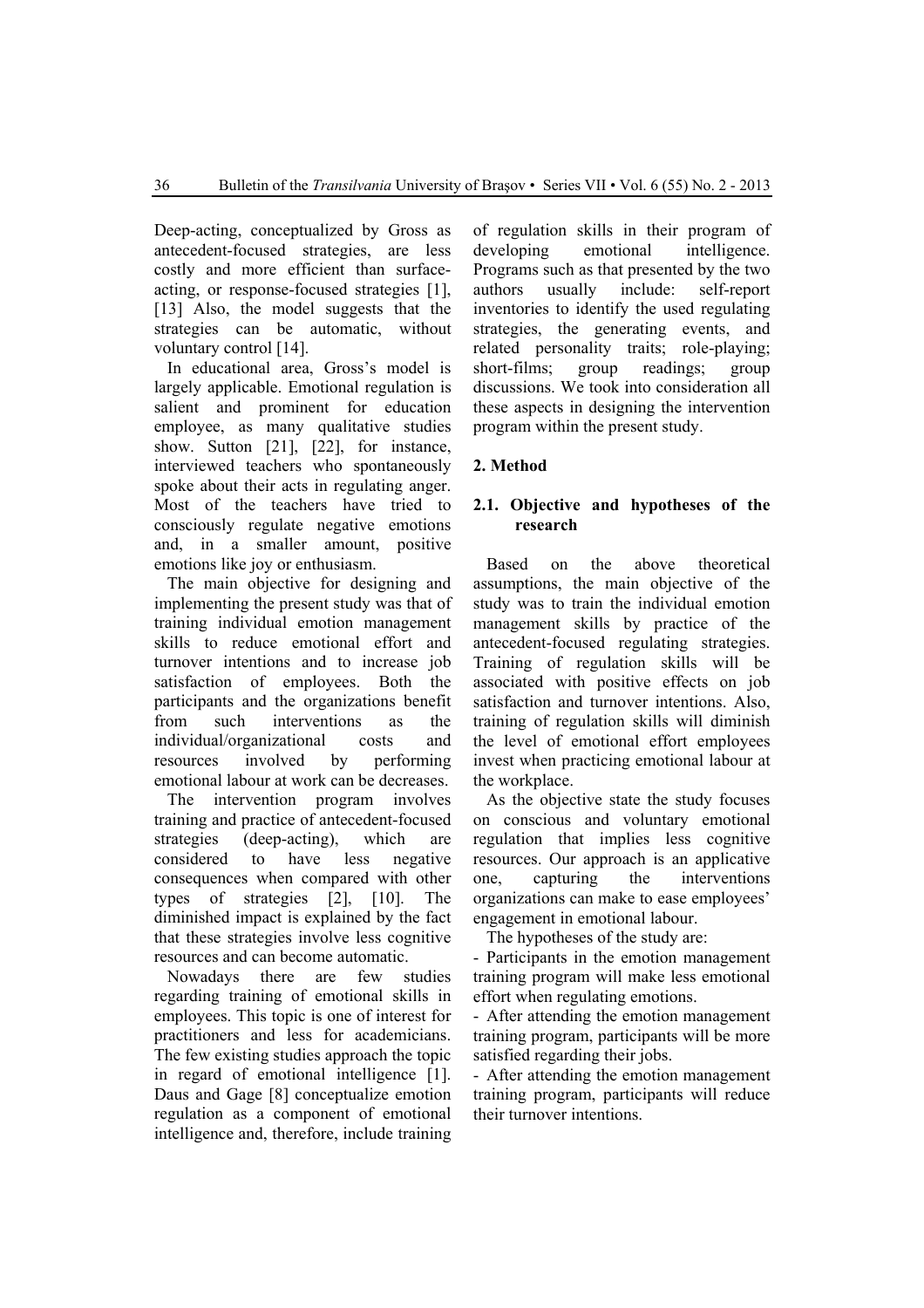#### **2.2. Experimental design**

The research uses a within-subjects experimental design, with a single experimental sample, with pre-test and post-test measurements. The experimental intervention was the emotion management training program. Emotional effort, job satisfaction and turnover intentions were the dependable variables, as these variable are most frequent cited as negative consequences of emotional labour in education [12], [16].

Dependable variables were measured with:

- *Hospitality Emotional Labour Scale* [4] (elaborated by Chu & Murmann in 2006) – adapted version on Romanian sample [23]) – for assessment of emotional effort;

- *Job-satisfaction Questionnaire* [5] (elaborated by Constantin, 2004) – for assessment of satisfaction towards the organisation of labour, interpersonal climate and rewards;

- One closed-ended item for assessment of turnover intentions (*In the following year, do you intend to change your workplace?).*

The experimental intervention was a training program designed as a short-term intervention. The program lasted for threemonths, with weekly group meetings. The intervention was structured on the following modules: general aspects regarding emotions and emotion regulation, antecedent-focused strategies for emotion regulation, evaluation of emotion regulation costs. Each module consisted in several different activities including reflective analysis of situations, reflective diary, role-playing, scripts analysis, analysis of short-films. During the training period, participants voluntary exercised regulating strategies in the initial phases of emotion generation, which considerably seems to reduce the emotional effort involved. The specific antecedent-focused strategies that participants trained were, in accordance with Gross's model, situation selection, situation changing, attention deviation, reframing, and cognitive re-interpretation.

 The participants were 30 women (the educational sector in Romania is strongly represented by the female gender), working on a full-time basis as school counsellors or support teachers in each level of the Romanian educational system. The participants were organized in two groups, each consisting in 15 participants who attended the program with the same trainer. There were no significant differences between the two groups in pretest.

#### **3. Findings**

Regarding the first hypothesis of the study, which stated the positive effect of attendance to the training on emotional effort, the t-test for paired samples showed a significant difference. In post-test participants registered lower levels of emotional effort (m = 31.83,  $\sigma$  = 6.11 in post-test compared with  $m = 36.41$ ,  $\sigma =$ 7.25 in pre-test;  $t = 3.61$ ,  $p \le .01$ ). The effect size calculated for unidirectional hypothesis was d= 0.56, which indicated a medium effect of the program [20]. After attending the intervention program, participants report that emotion regulation is less costly and less demanding, as the voluntary effort is focused more on modifying reactions in the initial phases of emotions generation [14], [15].

When compared, the two participating groups reported slightly different levels of emotional effort in post-test. We used nonparametric Fisher test to test the association between the attendance to one group and several variables that could interfere – educational level at which participants work and number of hours participated in the training program. The Fisher test was not significant which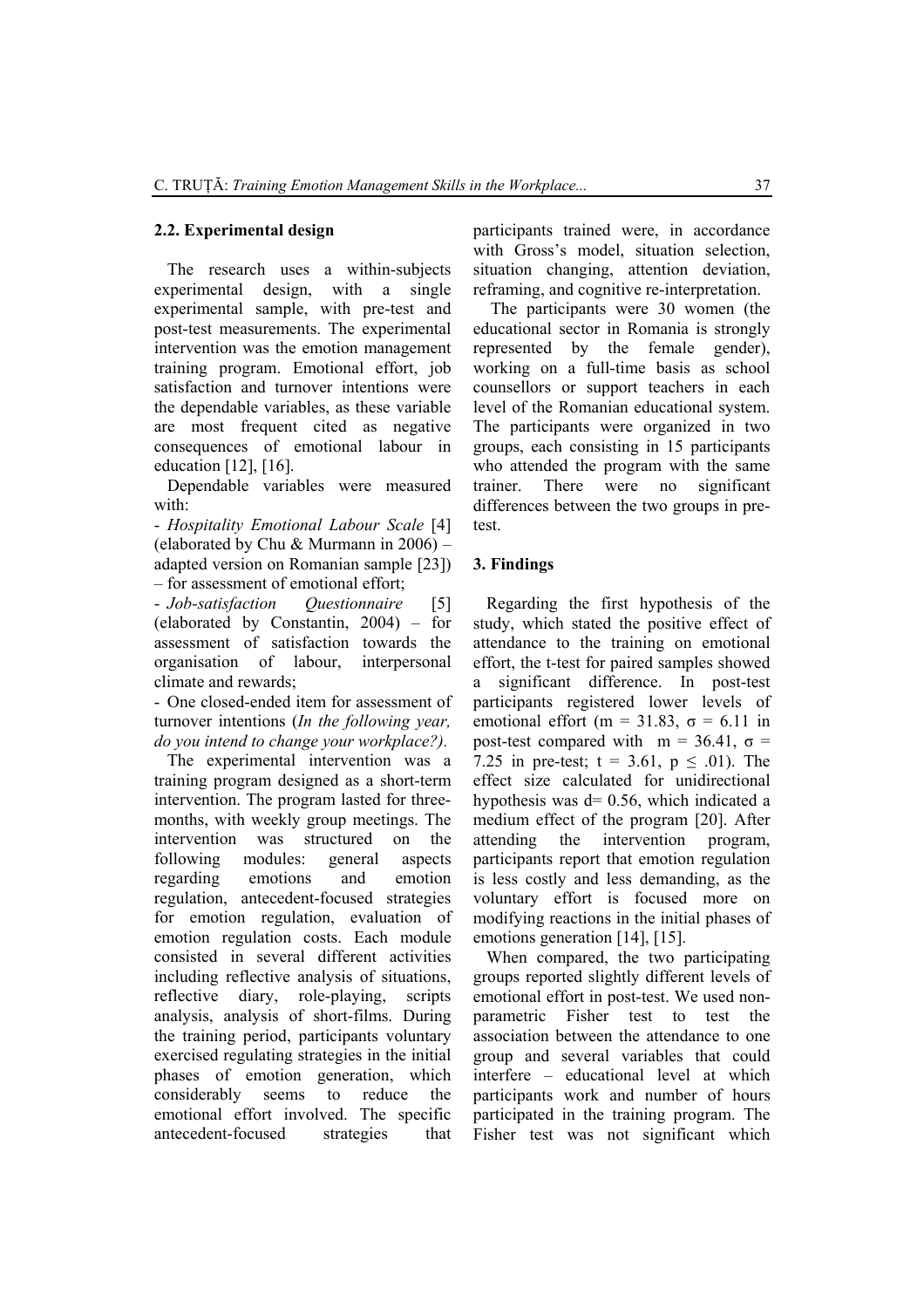allows us to conclude that the two groups were equivalent. Still, the recorded differences might suggest that other variables could interfere with the findings. We suppose that group dynamics might be such a variable.

Regarding the impact on job satisfaction, we took into analysis only those dimensions of job satisfaction previously demonstrated as being associated with emotional labour – satisfaction towards management and interpersonal relations and satisfaction towards organization of labour and communication [5]. The only significant difference between pre-test and post-test was registered for satisfaction toward organization of work and communication (m = 40.12,  $\sigma$  = 6.42 in pre-test, m =  $42.16$ ,  $\sigma = 6.93$  in post-test; t  $= 3.58$ ,  $p \leq .01$ ). The effect size for this hypothesis was also medium  $(d = 0.53)$ . Implementation of the training program would lead to a slight increase in the level of job satisfaction, but only on a dimension. Job satisfaction is, as previous research indicates [19], a multi-determined variable, influenced by both internal and organizational factors. The finding that emotional regulation training has an impact on it suggests that more attention should be given to the relevance of emotion in work related attitudes.

Regarding the turnover intentions of participants after attending to the emotion management program, we used nonparametric McNemar test to test the differences between the responses given to the dichotomic item used to assess this variable. The difference between the number of persons intending to change their workplace in pre-test and those intending in post-test was significant (14 participants reported turnover intentions in pre-test, and only 7 in post-test; the value of McNemar test for binominal distribution and bi-directional hypothesis was 0.016). We consider this effect to be an indirect

one because, as Grandey suggests [12], when employees use more efficient strategies for regulating their emotions, they do not evaluate their jobs as demanding and, therefore, they are less willing to leave the organization.

### **4. Discussion**

Design and implementation of an intervention program for training of emotion regulation skills of employees in education is sustained by two arguments at least. Firstly, emotional regulation as part of emotional labour is associated with pervasive negative consequences for both the employee and the organization. These consequences are less severe when the employee adopts efficient strategies (adapted to the situation and less costly). Secondly, emotion regulation can become conscious and under voluntary control. Therefore, any intervention aimed to improve the regulation skills of employees must take into consideration these assumptions.

The lack of consistent work on this specific topic makes difficult and risky the design of any intervention. Both theoretical review and findings of current study proves that Gross's emotional regulation process model is relevant for implementing such a training program.

The efficacy at individual level of the designed intervention program was supported for emotional effort of regulating emotions, for satisfaction regarding organization of work and communication, and for turnover intentions. These findings suggest that the impact of such program is present not only at the level of personal resources involved, but also at the level of attitudes and behavioural intentions.

The small number of participants and the particularities of the work of those participating in the study must be taken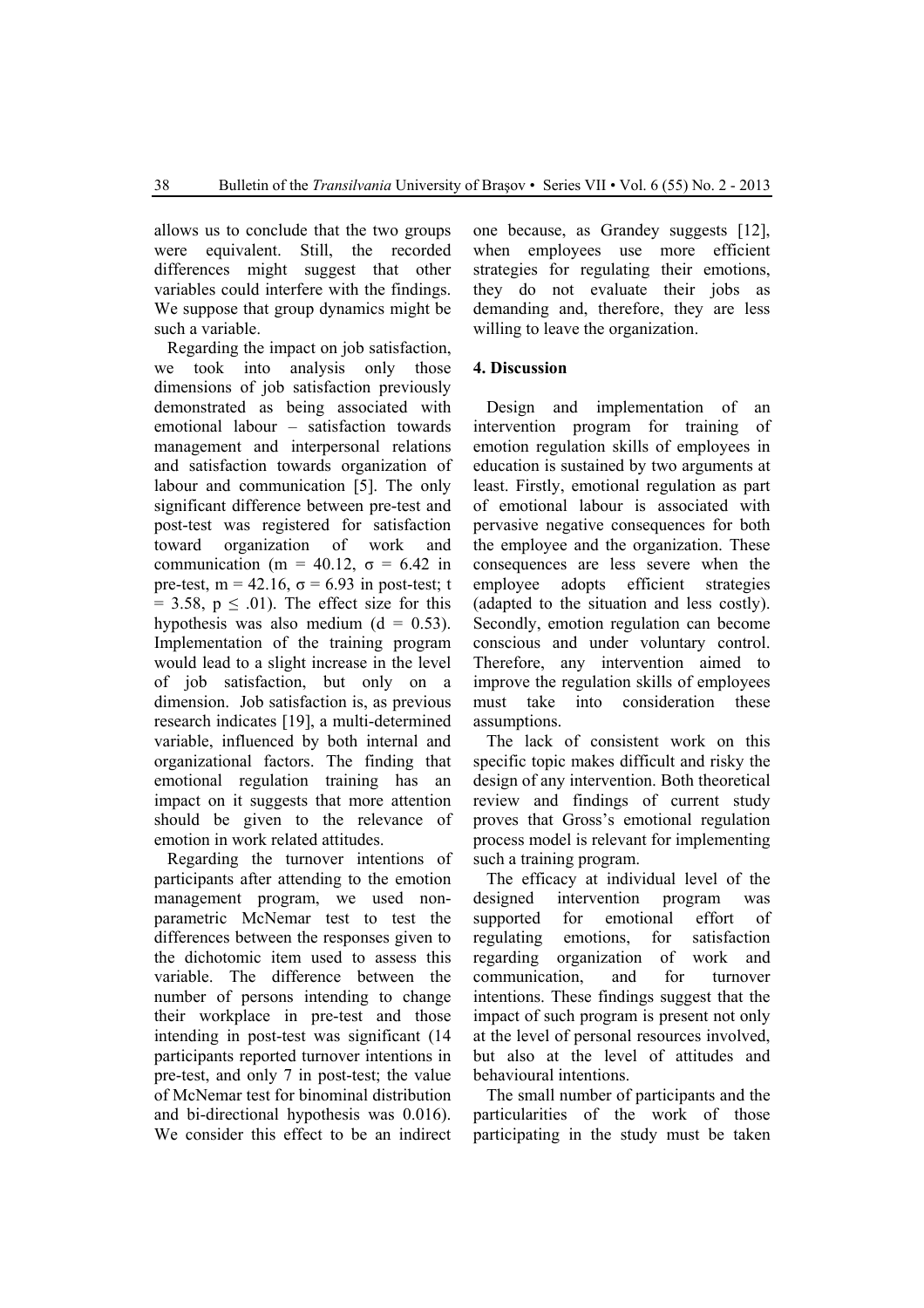into consideration when extending the results to other populations. Also, the withinsubjects design used might artificially generate a stronger research power which affects the validity of the study.

Use of antecedent-focused strategies involve less emotional effort because the regulation is not present at the level of the emotional expression, the physiological level or behavioural level and, therefore, in the final phases of emotion generation. The regulation appears previous to the cognitive evaluation of the event that generates the emotion. In this case, regulation involves changes regarding the situations and not the physiologic or behavioural reaction to it.

Other information may be obtained from the address: camitruta@unitbv.ro.

#### **References**

- 1. Brotheridge, C.: *The role of emotional intelligence and other individual difference variables in predicting emotional labor relative to situational demands*. In: Psicothema (2006), Vol. 18, 139-144.
- 2. Brotheridge, C.M., Grandey, A.A.: *Emotional labor and burnout: Comparing two perspectives of "people work"*. In: Journal of Vocational Behavior **60** (2002), 17-39.
- 3. Brotheridge, C.M., Lee, R.T.: *Development and validation of the Emotional Labour Scale*. In: Journal of Occupational and Organizational Psychology **76** (2003), 365-379.
- 4. Chu, K.H.L., Murrmann, S.K.: *Development and validation of the Hospitallity Emotional Labor Scale*. In: Tourism Management **27** (2006), 1181-1191.
- 5. Constantin, T.: *Evaluarea psihologică a personalului. (Psychological*

*Assessment of Personnel).* Iaşi. Polirom, 2004.

- 6. Cote, S., Miners, C.T.H., Moon, S.: *Emotional intelligence and wise emotion regulation in the workplace.* In: *Research on emotion in organizations. Individual and organizational perspective on emotion management and display,* Zerbe, W.J., Ashkanasy, N.M., Hartel, C.E. (eds.). Elsevier/JAI Press., Oxford, 2006, p. 1-24.
- 7. Cote, S., Moon, S., Miners, C.T.H.: *Emotion regulation in the workplace.* In: *Research companion to emotion in organizations,* Ashkanasy, N.M., Cooper, L.C. (eds.). Edward Elgar, Cheltenham, UK, 2008, p. 284-300.
- 8. Daus, C.S., Gage, T.G.: *Learning to face emotional intelligence: Training and workplace applications.* In: *Research companion to emotion in organizations,* Ashkanasy, N.M., Cooper, L.C. (eds.). Edward Elgar, Cheltenham, UK, 2008, p. 245-262.
- 9. Diefendorff, J.M., Croyle, M.H., Gosserand, R.H.: *The dimensionality and antecedents of emotional labor strategies.* In: Journal of Vocational Behavior **66** (2005), 339-357.
- 10. Diefendorff, J.M., Richard, E.M., Yang, J.: *Linking emotion regulation strategies to affective events and negative emotions at work.* In: Journal of Vocational Behavior **73** (2008), 498-508.
- 11. Grandey, A.: *Emotion regulation in the workplace: A new way to conceptualize emotional labor.* In: Journal of Occupational Health Psychology **5** (2000), 95-110.
- 12. Grandey, A.A., Fisk, G.M., Mattila, A.S., Jansen, K.J., Sideman, L.A.: *Is "service with a smile" enough? Authenticity of positive displays during service encounters.* In: Organizational